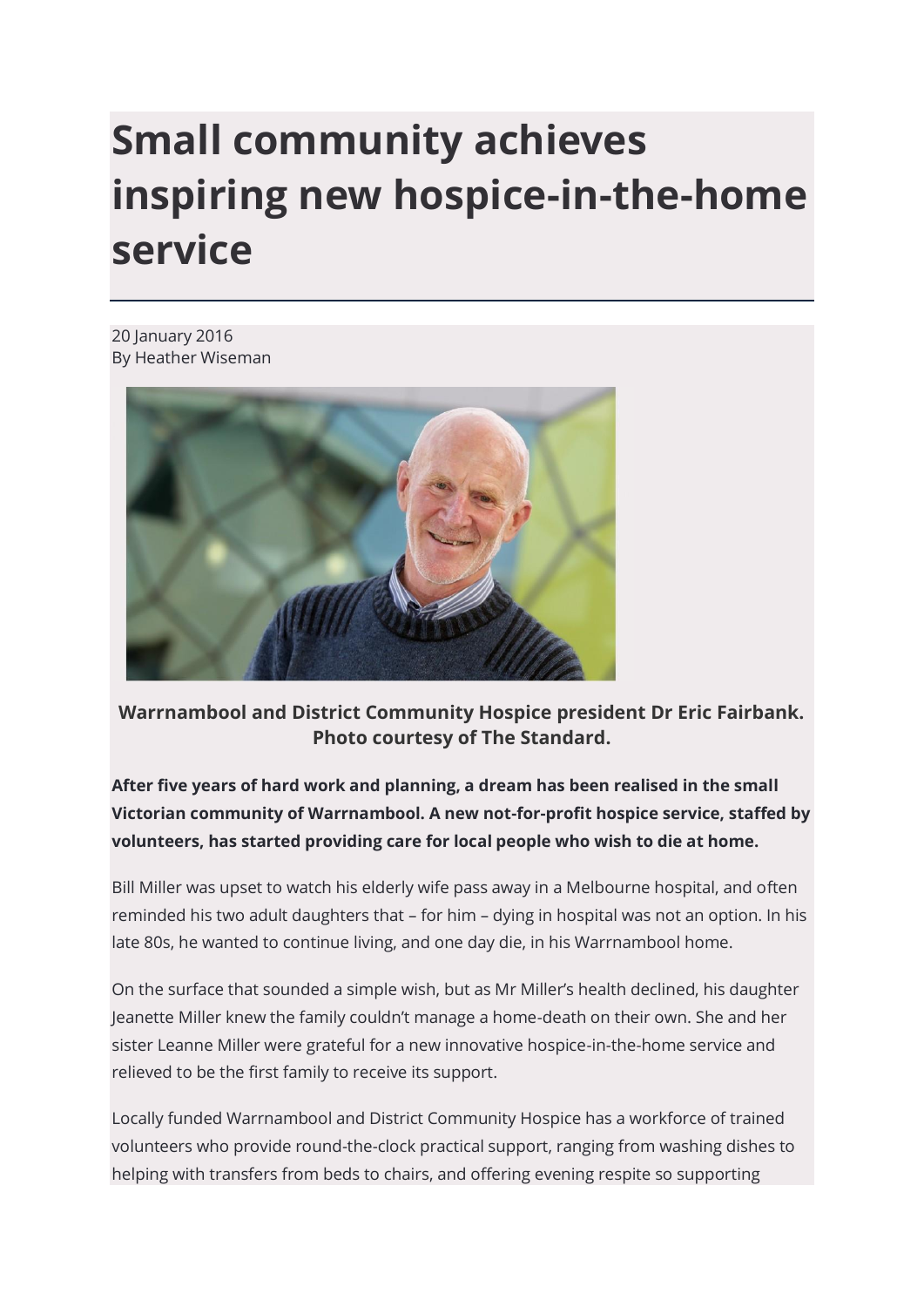relatives or friends can sleep. While many volunteers are nurses, they do not administer medication or provide advice, focussing instead on any practical support that will make a difference.

## *"Enabling Dad to die at home was an absolute achievement."*

The community hospice's vice president, Deirdre Bidmade, says extensive research suggests theirs is the first service of its kind in the state.

"While we have our district nursing and community palliative care services locally, there isn't anybody who can do the long haul of extended weekends and overnight care. That is where we become the first of our kind."

Without the service, the Miller sisters may not have been able to honour their father's wishes. They are grateful to have been by his side when he passed away, late last year at the age of 87 in his family room.

"Enabling Dad to die at home was an absolute achievement," says Jeanette.

"My sister and I just felt so blessed that we could make this happen for him. But we couldn't have done it on our own. For a start, we didn't know how. We are eternally grateful to Warrnambool and District Community Hospice for without them we could not have made this happen.

"Having loads of local support gave us the confidence we needed, to know people would visit him at home and to know people would help us and give us some respite."

Ms Miller says her father would have opted for hospital if he thought he was being too much of a burden on his family. He would also have resisted being nursed by people he didn't know. But hospice volunteers started offering support about three months before his death, when it was clear his health was failing, so he got to know them.

"He was a private person so it was important that started to happen quite a few months before he died."

His death was so peaceful, that it has left his home with fond memories for the sisters, who chose to spend Christmas day there, as the 25<sup>th</sup>December was also their father's birthday.

"We had a lovely time with him in the end. We had a hospital bed organised and he sat up in the family room, where he always used to sit," says Ms Miller.

"He was breathing heavily, and then his breathing slowed.